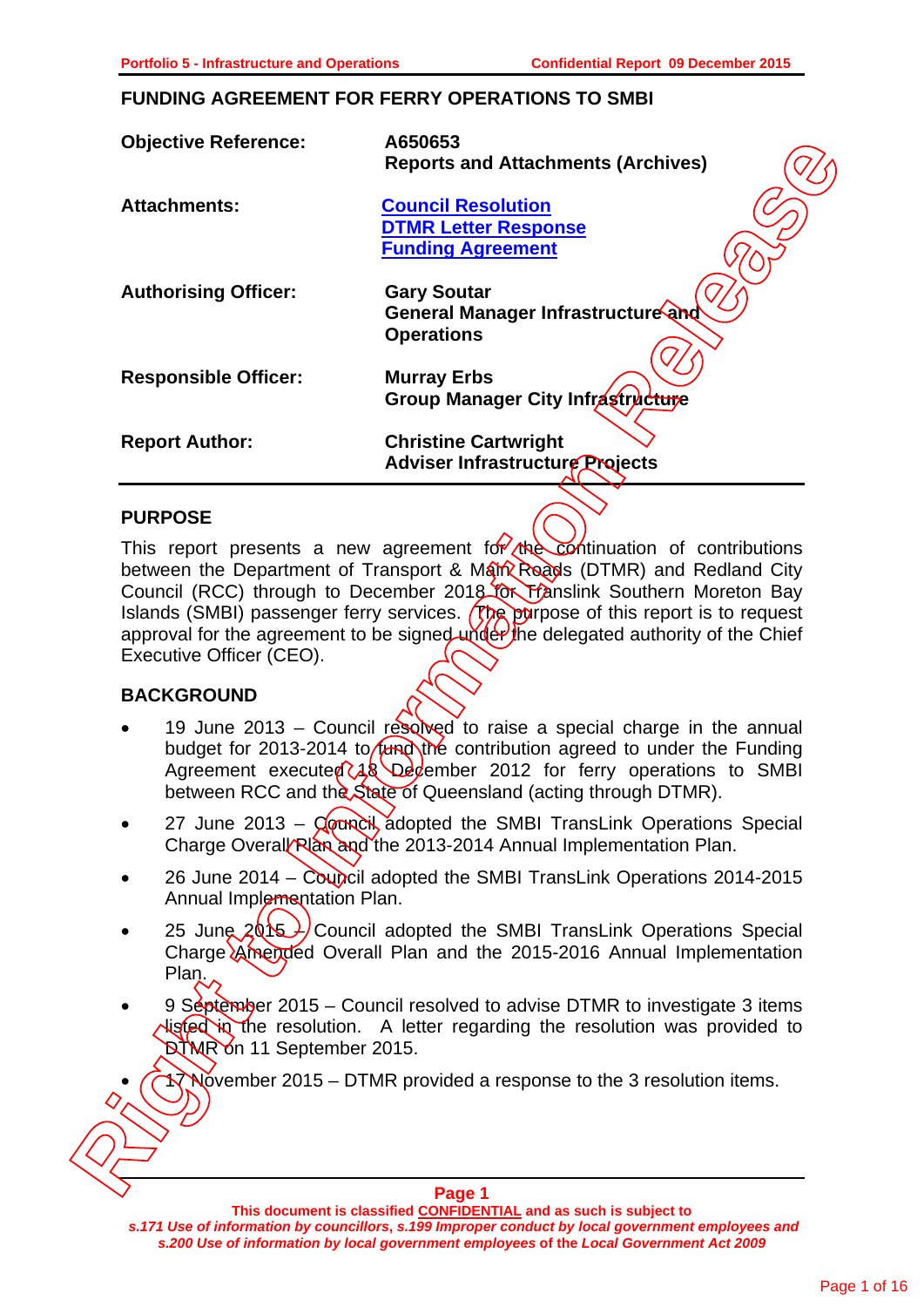# **ISSUES**

Three issues were raised as part of a resolution by Council at its General Meeting of 9 September 2015 (Attachment 1) about public transport for residents of SMB These issues have now been responded to by DTMR (Attachment 2).'

DTMR have indicated that they are committed to working collaboratively with  $R<sup>2</sup>$ and local operators to continue to improve delivery of transport services.

# **STRATEGIC IMPLICATIONS**

# **Legislative Requirements**

Section 92 of the *Local Government Act 2009* (LGA) and Section 94 of the *Local Government Regulation 2012* (Regulation) require a resolution by Council to levy special rates or charges, and the adoption of an overall plan  $\overline{ab}$  an annual implementation plan to identify the rateable land and services/activities/facilities being supplied (whether or not the service is supplied of undertaken by the local government).

Council adopted the SMBI Translink Operations Special Charge Amended Overall Plan and the 2015-2016 Annual Implementation Plan  $\partial h$  25 June 2015.

# **Risk Management**

The adoption of a special charge for the payment of the financial obligations under the funding agreement will provide transparency for the SMBI residents and ratepayers in the benefited area regarding the purpose of the funds collected.

# **Financial**

The amount for the 2015-2016 financial year for the Annual Implementation Plan is \$962,084. This was calculated based on the CPI of the existing contribution in 2014-2015. The new agreement states a baseline contribution of \$950,000, meaning that the adopted levy will recover more than what is required in 2015-2016. It is anticipated that  $\left(\frac{\pi}{6}\right)$  2016-2017 amount will be adjusted by the difference of these 2 amounts. of 9 September 2015 (Matematic 1) about public transport for residents of SMB<sub>1</sub><br>
These issues have now been responded to by DTMR (Attachment 2).<br>
DTMR have indicated translute to transport derivers of transport services.<br>

# **People**

Nil impact expected.

# **Environmental**

Nil impact expected.

# **Social**

Nil impact expected.

# **Alignment with Council's Policy and Plans**

This report aligns with Council's Corporate Plan 2015-2020:

**Green** Living

Transport planning reflects a desire to maximise economic, environmental and liveability outcomes through quality road design,

#### **Page 2**

**This document is classified CONFIDENTIAL and as such is subject to** 

*s.171 Use of information by councillors***,** *s.199 Improper conduct by local government employees and s.200 Use of information by local government employees* **of the** *Local Government Act 2009*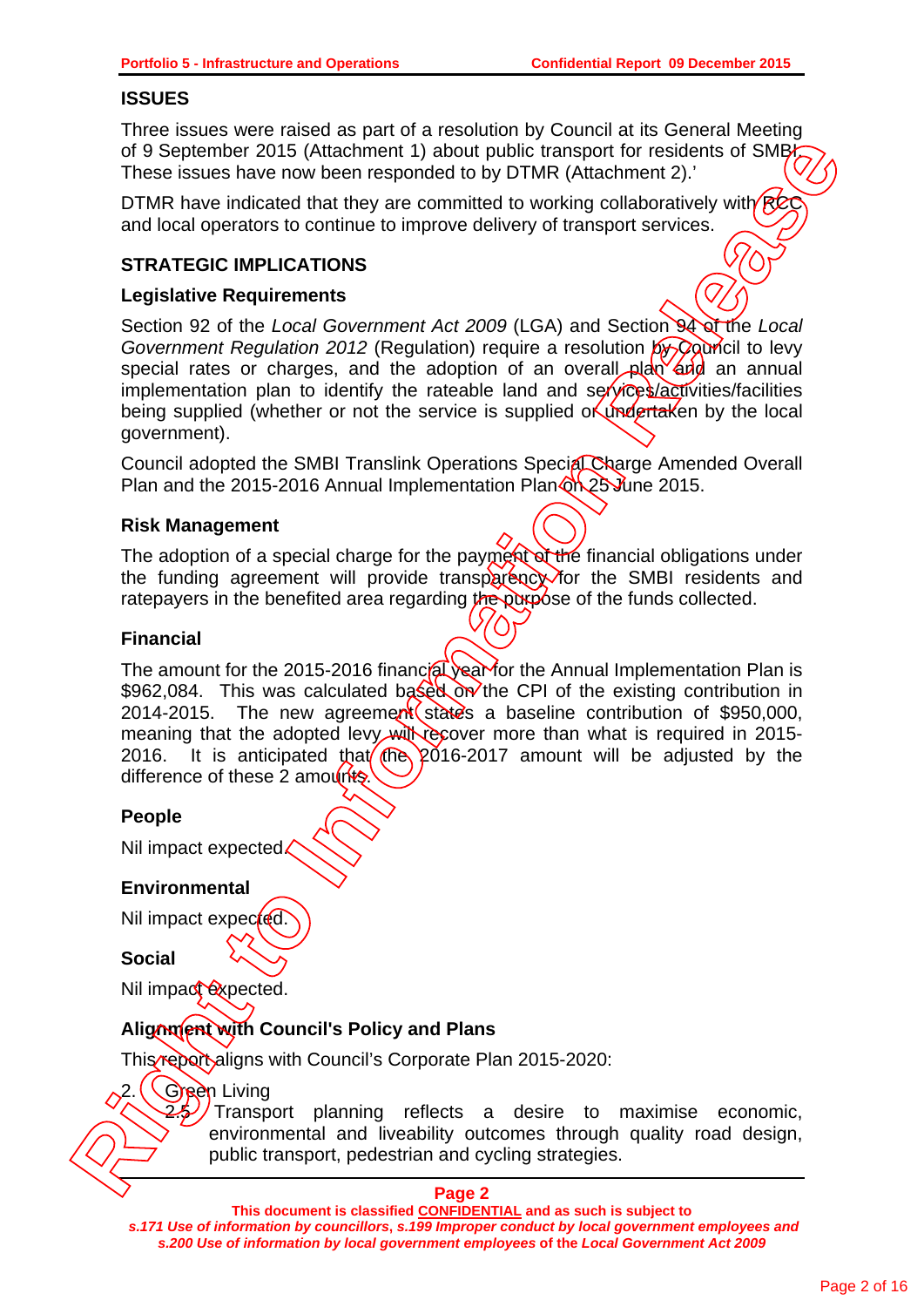- 6. Supportive and vibrant economy
	- 6.1 Council supports infrastructure that encourages business and tourism growth.

# **CONSULTATION**

Consultation has been held with Councillors, the Executive Leadership (team, senior management of City Infrastructure. Financial Services and General Counsel.

# **OPTIONS**

# **Option 1**

That Council resolves as follows:

- 1. To delegate authority to the Chief Executive Officer,  $\sqrt{y}$   $\frac{1}{257}(1)$  (b) of the Local Government Act 2009 to: execute agreement as attached; and
- 2. That the report and attachments remain confidential until a formal announcement relating to this agreement has  $\sqrt{p}$  eqn made by the State Government.

# **Option 2**

That Council resolve not to delegate this authority to the Chief Executive Officer and note the attached agreement.

# **OFFICER'S RECOMMENDATION**

#### **That Council resolves as follows:**

- **1.** To delegate authority to the Chief Executive Officer, under s257(1)(b) of **the** *Local Government Act 2009* **to execute agreement as attached; and**
- **2. That the report and attachments remain confidential until a formal**  announcement relating to this agreement has been made by the State **Government. Right The Council of the Controller Controller Controller Controller Controller Controller Controller Controller Controller Controller Control (Controller Control (Control Control of Control of Control of Control of Contr**

**This document is classified CONFIDENTIAL and as such is subject to**  *s.171 Use of information by councillors***,** *s.199 Improper conduct by local government employees and s.200 Use of information by local government employees* **of the** *Local Government Act 2009*

**Page 3**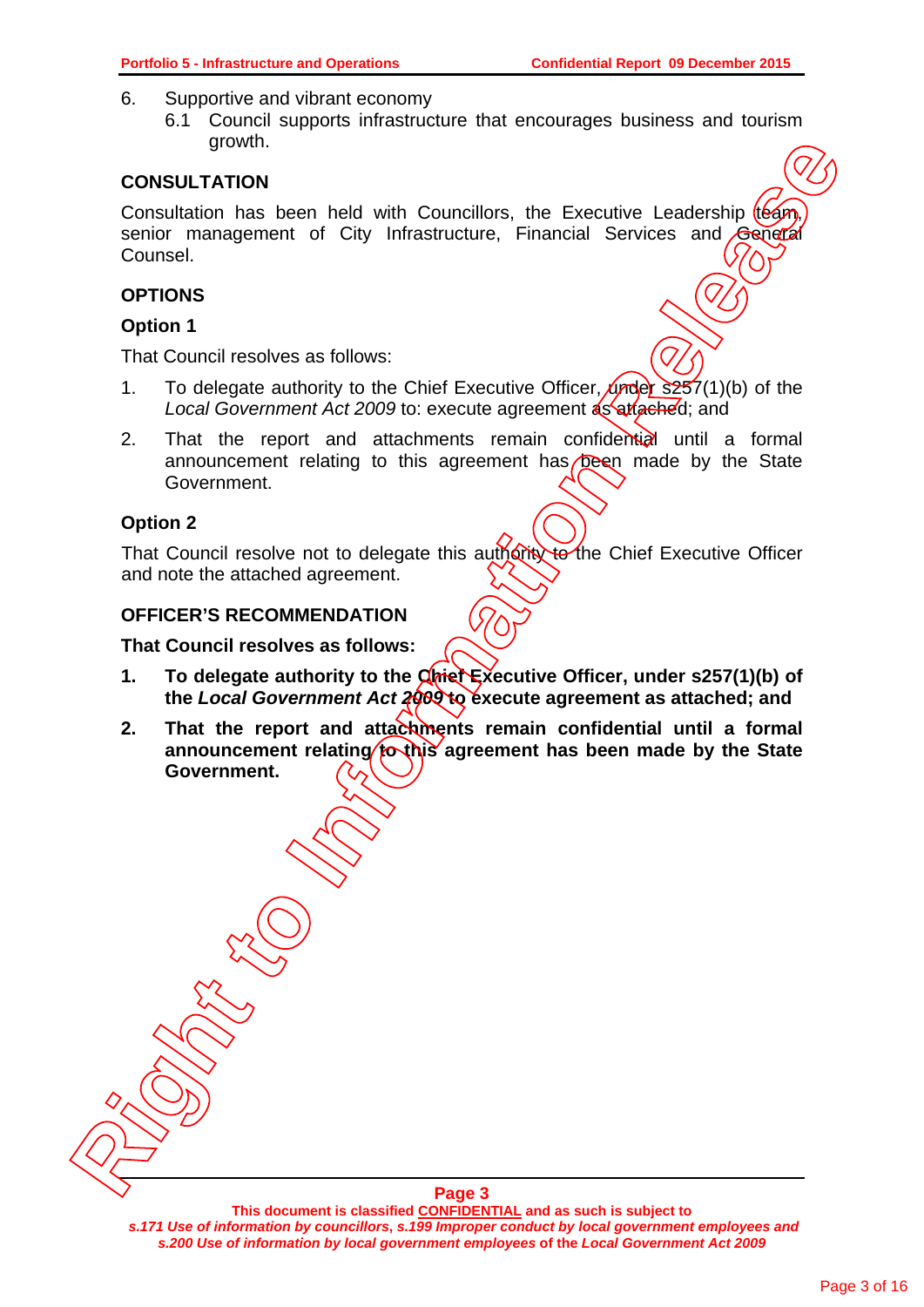

Deputy Premier Minister for Transport, Minister for Infrastructure, Queensland Local Government and Planning and Minister for Trade

> Level 12 Executive Building 100 George Street PO Box 15009 Lity East Queensland 4002 Australia Telephone +61 *7* 3719 7100

Email deputy.premier@ministerial.qld.gov.au

Our ref: MC83356

Your ref: KW:DS:fm

1 7 NOV 2015

Councillor Karen Williams Mayor Redland City Council PO Box 21 CLEVELAND OLD 4163

Dear Councillor Williams Kav W1,

Thank you for your letter of 11 September 2015 about a resolution passed by Redland City Council (RCC) at its 9 September 2015 general meeting about public transport for residents of the Southern Moreton Bay Islands (SMBI).

I am advised the Department of Transport and Man Roads (TMR) has investigated the three items listed in the resolution, with its response to each item provided below.

Before responding to the resolution, I wish to assure you that, as per the proposed funding agreement which is with your office for review, no financial contribution for the funding of SMBI ferry services is required from RCC beyond December 2018. Further, as part of this agreement, free inter-island travel will be maintained until the conclusion of the proposed agreement in December 2018. **Examine The Cock of Constrainers** and Minister for Trade *Come is the Cock of the Cock of the Cock of the Cock of the Cock of the Cock of the Cock of the Cock of the Cock of the Cock of the Cock of the Cock of the Cock o* 

In response to the first item of RCC's resplution requesting a review of connection times at Weinam Creek, I am pleased to hear that, TMR has received advice from RCC that it is in the process of writing to TMR to confirm its support for restarting the Weinam Creek bus station upgrade project, which I widerstand was previously halted in 2014.

If upgraded, customers using the Weinam Creek bus station will benefit from improved, safe and comfortable facilities that are compliant with the *Disability Discrimination Act 1992* (Qld), with the station also increasing in capacity to allow for more buses to access it.

Should the station upgrade proceed, based on RCC's support and on the condition the proposed SMBI funding agreement is executed by RCC, TMR will commit to reviewing the connection time between bus and ferry services at Weinam Creek as part of a package of changes alighed with the delivery of the upgraded infrastructure.

In response to the second item of RCC's resolution requesting SMBI services be considered by the fare review taskforce, I can confirm that the taskforce has received a submission on behalf of SMBI residents regarding its thoughts on the TransLink network.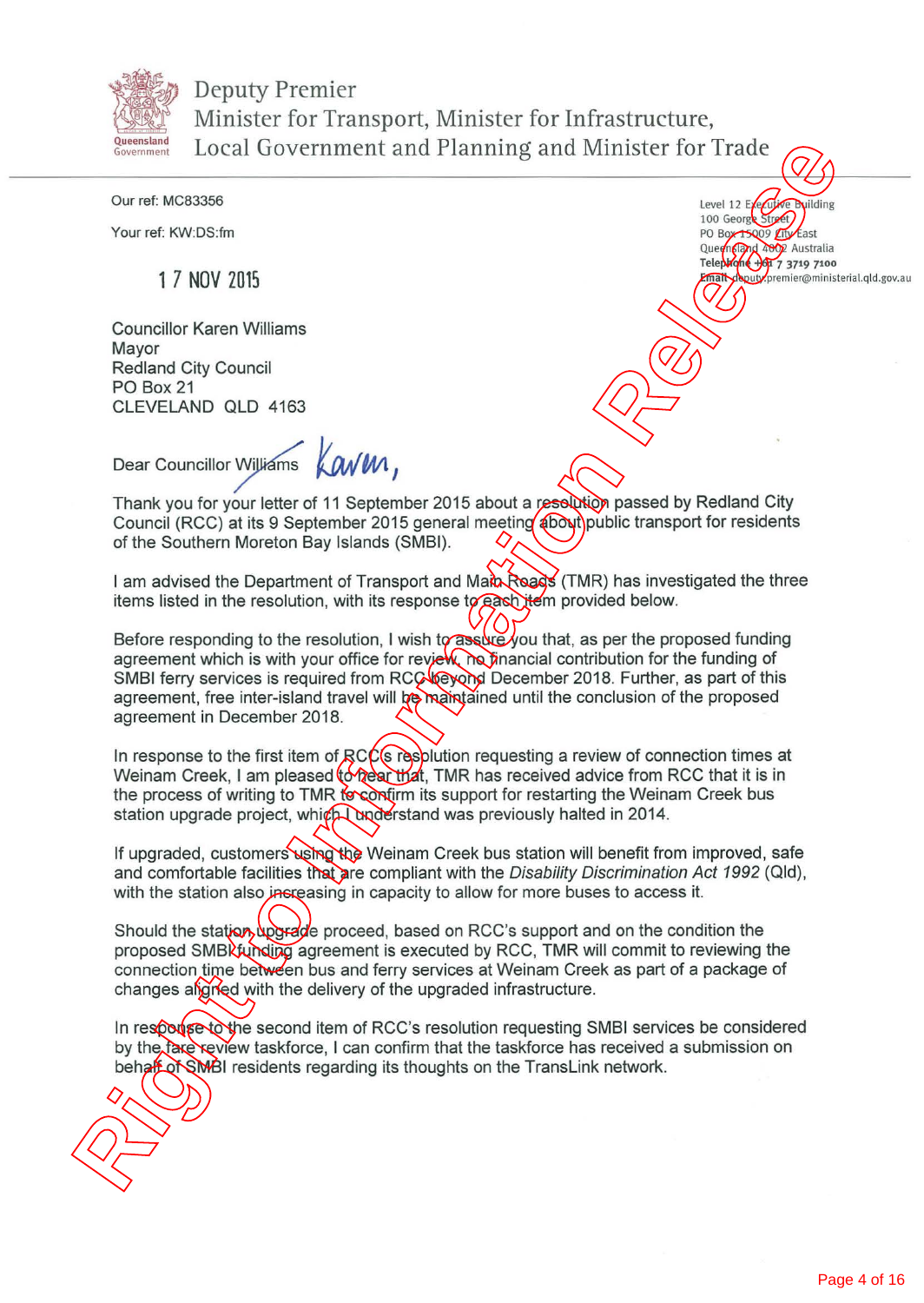Comments from this submission, which are deemed within the scope of the taskforce's mandate, will be considered as part of the taskforce's holistic review of the network and  $L$ can assure you that, once the taskforce's recommendations are released for public consultation in early- to mid-2016, SMBI residents will be able to provide further comment on  $a\bar{b}$ proposed changes.

In response to the third item of RCC's resolution, requesting the investigation of shortfalls in capacity with SMBI ferry services, I can advise that, similar to the response to item one of the resolution, if support is provided by RCC to restart the project, and on the condition that RCC executes the proposed funding agreement for SMBI services, TMR is committed to reviewing the capacity of SMBI services. Any agreed changes will be delivered as part of the upgraded Weinam Creek bus station infrastructure. Comments from this submission, which are deemed within the scope of the taskforce  $\frac{1}{2}$ <br>mandate, will be considered as part of the taskforce's helistic review of the network and the answer point the considered as part

I also note your letter requested support regarding the facilitation of on-island transport for Macleay and Russell Islands and funding for a park 'n' ride facility. While I can appreciate the benefits both of these projects would have for the SMBI region, the Queensland Government's two major priorities in the region are the permanent extension of TransLink ticketing to SMBI, and delivering an upgraded bus interchange at Weinam Creek.

Due to the precedence of these two projects, unfortunately, the Queensland Government is unable to provide funding for additional projects at this time.

I do however, look forward to seeing TMR working collaboratively with RCC and local operators, to further improve delivery of transport services across Redland, and identify future improvements in the region.

I trust this information is of assistance.

**JA KIE TRAD MP DEPUTY PREMIER Minister for Transport, Minister for Infrastructure, Local Government and Planning and Minister for Trade**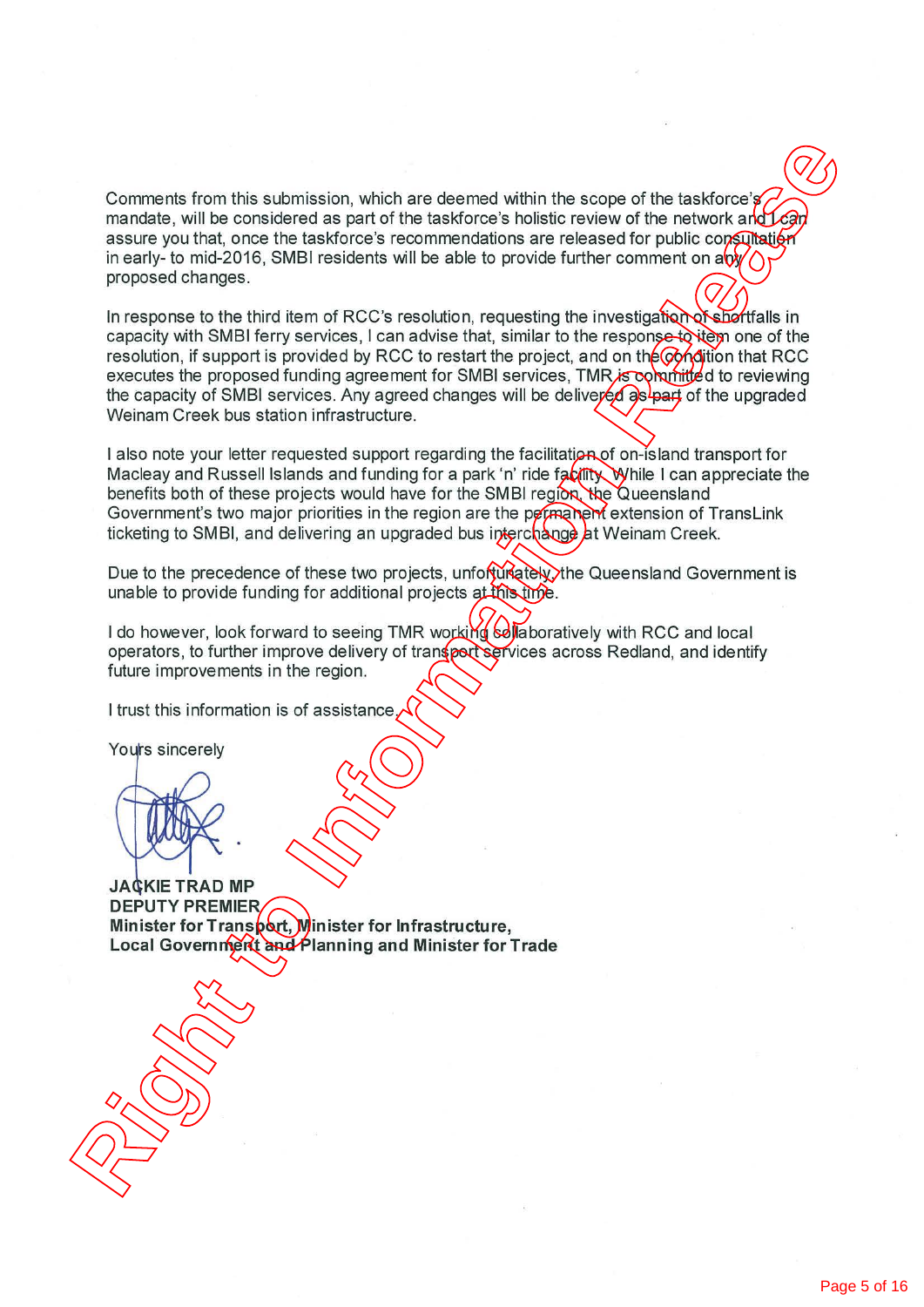# **Stephen Kuehnemann**

| From:<br>Sent:<br>To:<br>Subject:<br><b>Attachments:</b>                                                                                                                                                                         | Gerard Noon<br>Monday, 17 December 2012 11:33 AM<br>'Stephanie Shield'<br>(EDRCC).docx<br>MR - SMBI GoCard (RCC).docx; 20121218 Cheaper travel on SMBI Texties<br>(EDRCC).docx                                                                                                                                                                                                                                                  | Emailing: MR - SMBI GoCard (RCC).docx, 20121218 Cheaper travel on SMBI ferries                              |
|----------------------------------------------------------------------------------------------------------------------------------------------------------------------------------------------------------------------------------|---------------------------------------------------------------------------------------------------------------------------------------------------------------------------------------------------------------------------------------------------------------------------------------------------------------------------------------------------------------------------------------------------------------------------------|-------------------------------------------------------------------------------------------------------------|
| Importance:                                                                                                                                                                                                                      | High                                                                                                                                                                                                                                                                                                                                                                                                                            |                                                                                                             |
| <b>Tracking:</b>                                                                                                                                                                                                                 | <b>Recipient</b>                                                                                                                                                                                                                                                                                                                                                                                                                | Read                                                                                                        |
|                                                                                                                                                                                                                                  | 'Stephanie Shield'                                                                                                                                                                                                                                                                                                                                                                                                              |                                                                                                             |
|                                                                                                                                                                                                                                  | Mayor Karen Williams                                                                                                                                                                                                                                                                                                                                                                                                            |                                                                                                             |
|                                                                                                                                                                                                                                  | David Smith                                                                                                                                                                                                                                                                                                                                                                                                                     |                                                                                                             |
|                                                                                                                                                                                                                                  | Eleanor Noonan                                                                                                                                                                                                                                                                                                                                                                                                                  | Read: 17/12/2012 12:02 PM                                                                                   |
|                                                                                                                                                                                                                                  | Murray Erbs                                                                                                                                                                                                                                                                                                                                                                                                                     | Read: 17/12/2012 1:07 PM                                                                                    |
|                                                                                                                                                                                                                                  |                                                                                                                                                                                                                                                                                                                                                                                                                                 |                                                                                                             |
| Dear Stephanie,                                                                                                                                                                                                                  |                                                                                                                                                                                                                                                                                                                                                                                                                                 |                                                                                                             |
|                                                                                                                                                                                                                                  | Please see revised and approved media releases attached.                                                                                                                                                                                                                                                                                                                                                                        |                                                                                                             |
| approved with the Minister's quotations<br>tracked changes.<br>$\bullet$<br>today.                                                                                                                                               | The attached and approved RCC release has been ane algebra slightly to reduce length and has been<br>The Mayor has agreed to the Minister's release with some recommended amendments marked as<br>tomorrow (Tuesday) but that a future opportunity may be available.<br>The Mayor will make herself available for media interviews after the meeting and decision of Council<br>I have suggested an embargoe time of 5pm today. | The Mayor has acknowledged <i>that it is hot now</i> intended to organise a media event at Weinam Creek for |
| I believe we should be                                                                                                                                                                                                           |                                                                                                                                                                                                                                                                                                                                                                                                                                 |                                                                                                             |
| Regards<br>Gerard Noon,<br>Senior Adviser Strategic Communications I Redland City Council<br>Tel: 07 3829 8726. Mb: 0439 546 595<br>www.redland.gld.gov.au<br>www.koalacentral/com.au<br>Queensland's Most Sustainable City 2012 |                                                                                                                                                                                                                                                                                                                                                                                                                                 |                                                                                                             |

- Please see revised and approved media releases attached.
- The attached and approved RCC release has been amended slightly to reduce length and has been approved with the Minister's quotations
- The Mayor has agreed to the Minister's release with some recommended amendments marked as tracked changes.
- The Mayor has acknowledged *that it is not now* intended to organise a media event at Weinam Creek for tomorrow (Tuesday) but that a future opportunity may be available.
- The Mayor will make herself available for media interviews after the meeting and decision of Council today.
- I have suggested an embargoe time of 5pm today.

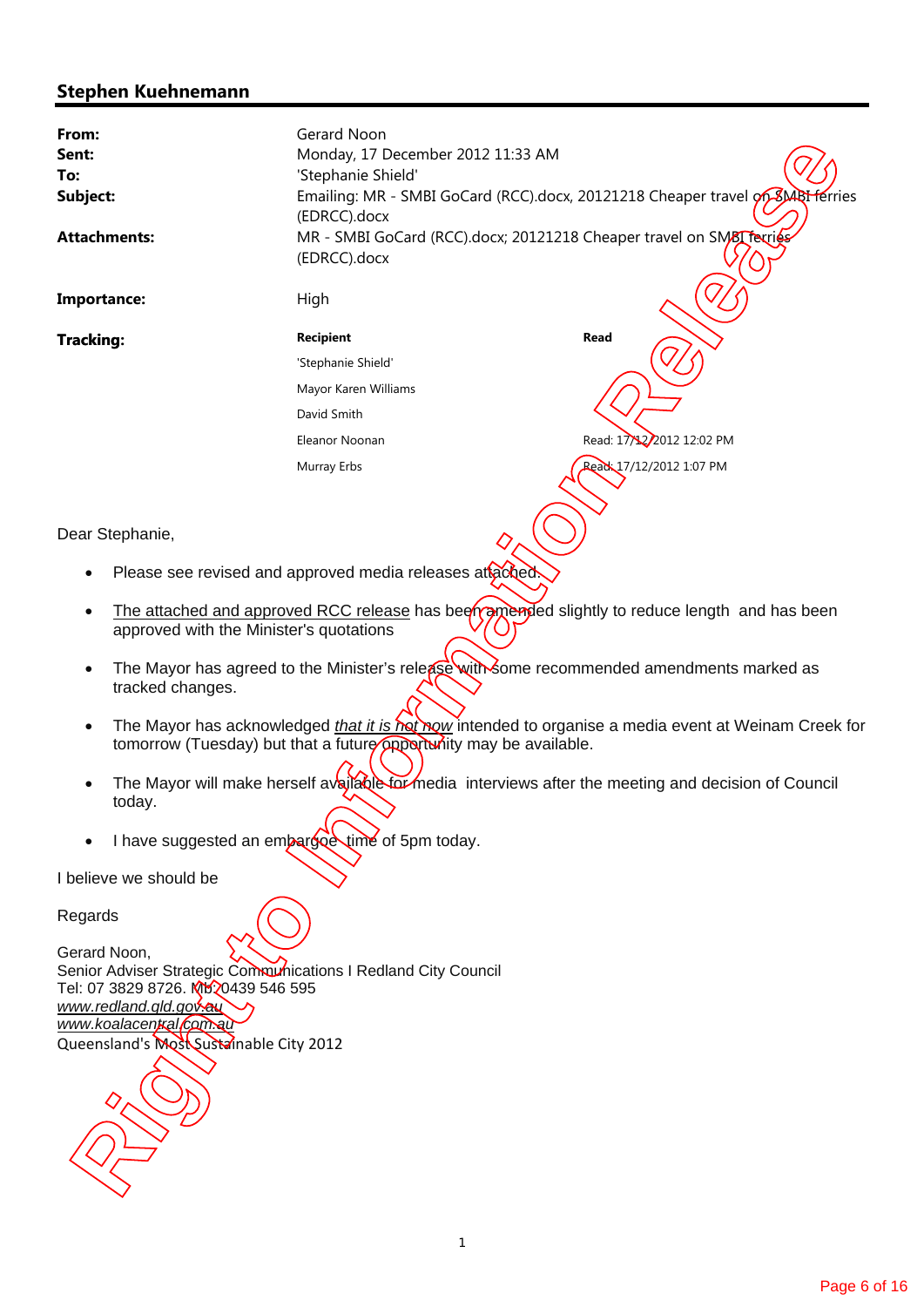# **media release**



17 December 2012

# **Islanders to save millions in Translink coup**

Southern Moreton Bay islanders will save millions of dollars in travel costs a year whoer a deal struck today by Redland City Council and the State Government.

Redland City Mayor Karen Williams and Assistant Minister for Public Transport Steve Minnikin said successful negotiations to link the SMBI to the Translink network would deliver huge savings and social benefits to islanders who used water taxis, buses and trains from 1 July 2013.

"Based on 2013 fares the annual savings on a variety of travel options for SMBI residents will potentially range from over \$200 for a single student to up to \$6000 for a family of four," Cr Williams said.

"The savings from this agreement will be in the millions of dollars.

"This is fantastic news for islanders. The extension of GoCard for travel to and from the islands is long overdue and deserved recognition that island residents should be able to access the same public transport concessions as the rest of South-East Queensland.

"GoCard travel will be at least 30% cheaper than the cost of a paper ticket, all travel is free after the ninth paid GoCard journey in a seven-day period and islanders can save another 20% by opting for off-peak travel.

"One of the greatest outcomes of out negotiation is *free* travel for island residents between the SMBI, giving greater access to facilities, schools and services at no cost to the traveller."

The Go Card service will be trialled for two-and-a-half years from 1 July 2013 until 1 January 2016.

Council at a special general meeting today (Monday 17 December) formally endorsed the trial agreement and a SMBI ratepayer contribution of approximately \$88 towards the cost of the service in 2013-14.

"For this very small investment residents will get not just savings on travel costs but better employment opportunities and access to facilities and services on the mainland or other islands," Cr Williams said.

"A working adult commuting daily to work from SMBI to Weinam Ck can expect to save over \$1000 a year.

"A single adult working in Brisbane's CBD will potentially save close to \$2000 a year.

**GoCard will have significant social and economic benefits for nearly 7,000 people living** on the islands, reducing barriers to social isolation, particularly for the elderly and those on limited incomes who can now travel free between the islands to visit friends and family. The starting to the greated to the starting in Translink Coup<br>
Southern Morolon Bay islanders will save millions in Translink Coup<br>
Southern Morolon Bay islanders will save millions of dollars in travel costs purchase<br>
det

"This is very welcome news and I am delighted the State Government has acknowledged the travel cost disadvantage long experienced by island residents.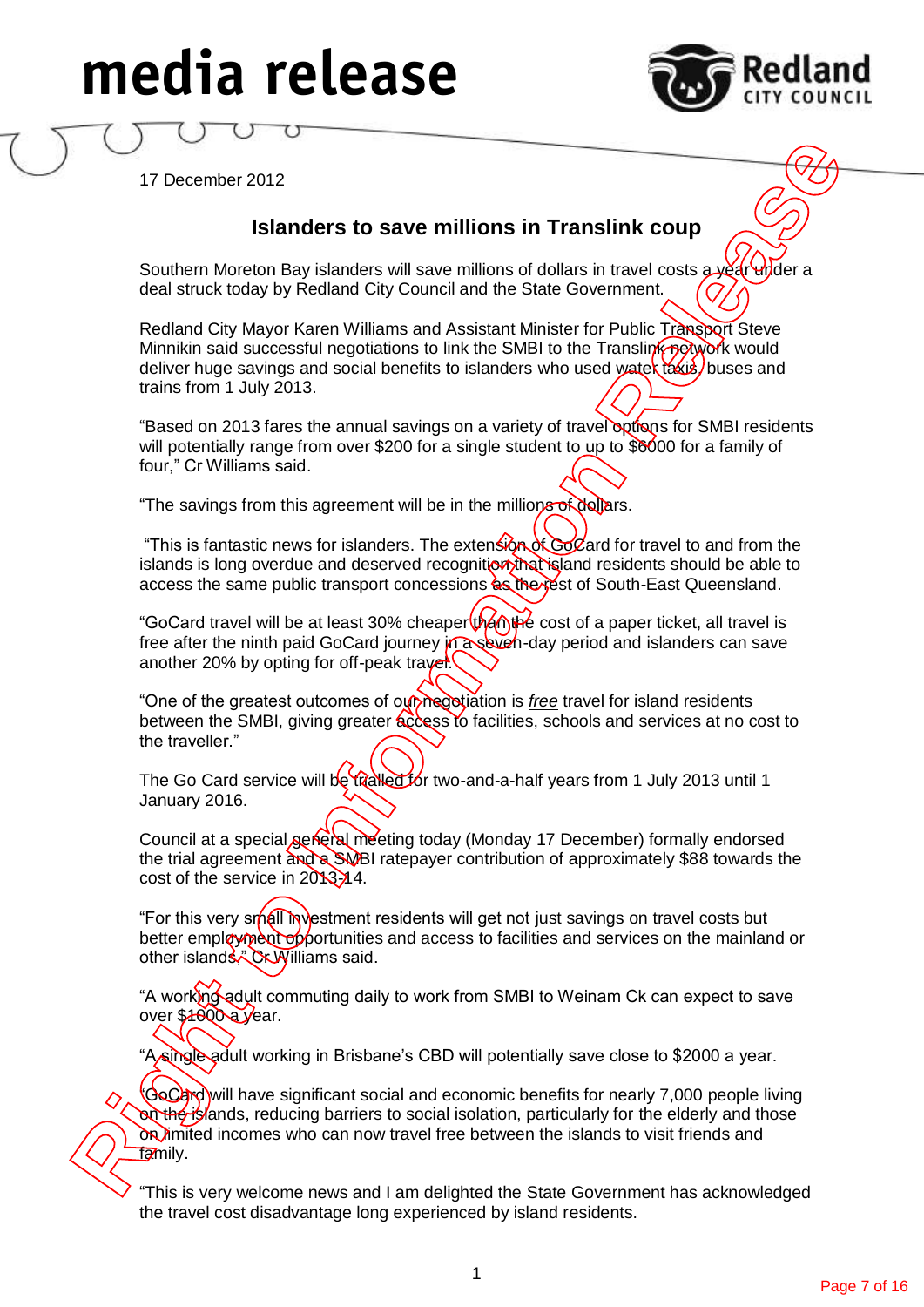"This announcement has come after long and intensive lobbying by myself and Council and has only been possible in the end after Council agreed to a SMBI community contribution towards the cost of the service."

Assistant Minster for Public Transport Steve Minnikin said he was delighted Redland Cit Council and the State government have been able to reach an agreement that will mean cheaper travel for the residents of Redlands. and has only been possible in the end after Council agrees to a SMBI community<br>contribution towards the ocat of the service.<br>Assistant Mileston For United Transport Slove Minnishs and the was designed Reclamed Release of<br>C

"For the first time go card equipment and technology will be available for passengers on Bay Island Ferries integrating the islands into south-east Queensland public transport," Mr Minnikin said.

"Visitors and residents can take advantage of GoCard discounts, including free travel after nine weekly journeys."

An estimated 100,000 SMBI passenger ferry trips are taken each month, including 1750 return trips a day. In addition, there are a total of 10,000 bus trips through Weinam Creek each month using Translink.

#### **Media Contact – not for publication**

Gerard Noon, Senior Adviser Strategic Communications Redland City Council Tel: 07 3829 8726. Mb: 0439 546 595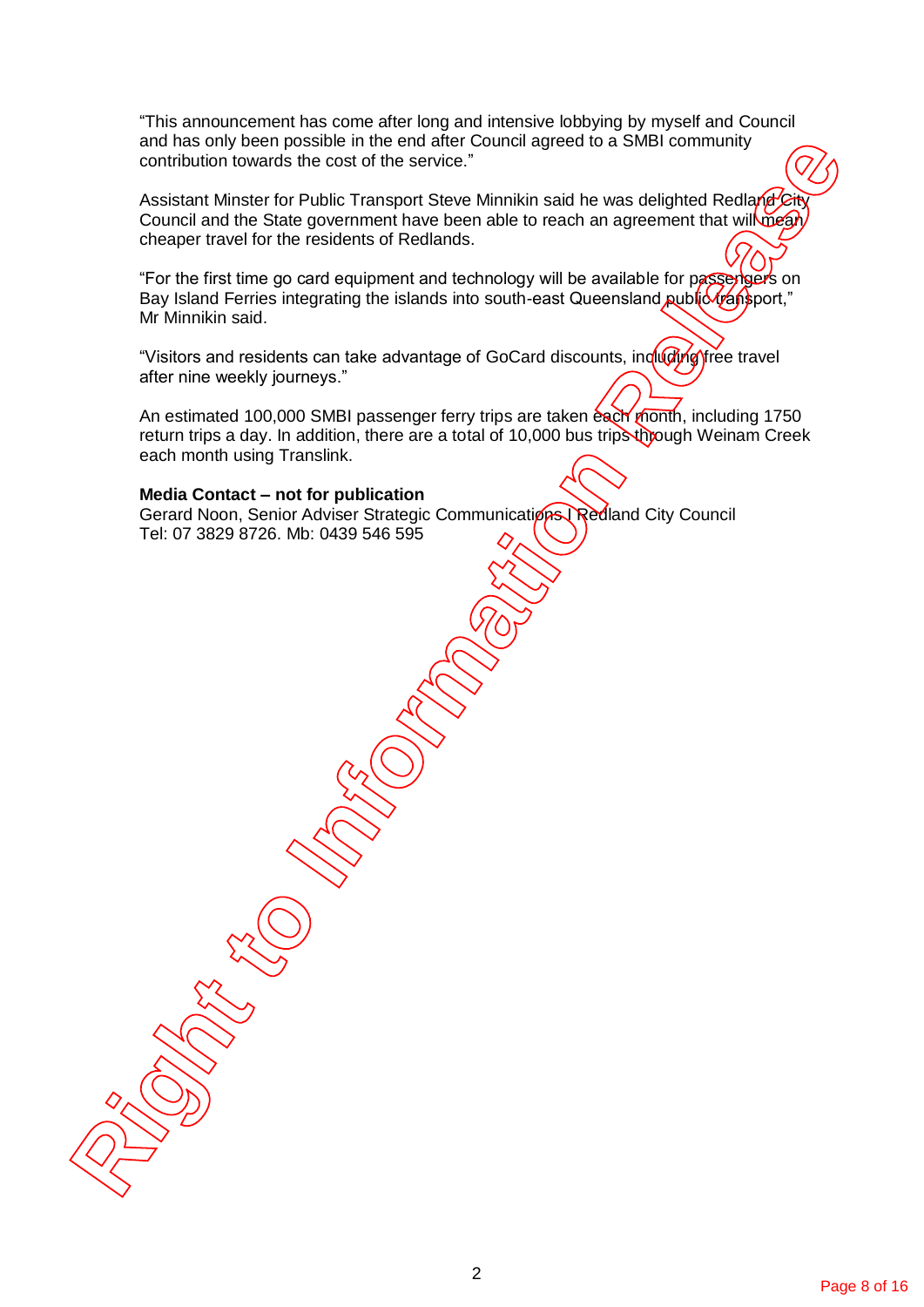

#### *Embargoed before 5.00pm 17/12/12*

# Cheaper travel on SMBI ferries

Southern Moreton Bay Island residents will have cheaper travel with local passenger ferry services be integrated into TransLink network on July 1, 2013.

Assistant Minister for Public Transport Steve Minnikin said *go* card equipment and technology now be available for passengers on Bay Island Ferries integrating the islands into south-Queensland public transport for the first time. **Right Media release**<br> **Removed a state in the media relation of the Internal Particular Controller Controller Controller Controller Controller Controller Controller Controller Controller Controller Controller Controller** 

"From July 1 next year, customers who travel from Russell Island to Weinam Creek by ferry will pay \$6.55 or \$5.24 off-peak using *go* card, rather than the current \$8.80," Mr Minnikin.

"A trip to Brisbane, currently \$18.40, will cost \$10.53 using *go* card or \$8.43  $\cancel{\theta}$   $\cancel{\theta}$  from 1 July next year.

"Visitors and residents can take advantage of go card discounts, including free travel after nine weekly journeys. This means many regular commuters from Brisbane  $\ddot{\text{with}}$  also, be able to access the island for free."

The Newman Government will be investing almost \$500,000 to expand the go card network and the Redlands Council will introduce a SMBI ratepayer's contribution of around \$88.

Redland City Council Mayor Karen Williams said the the new ticketing arrangements would also allow passengers island residents to transfer between the four southern Moreton Bay islands for free.

"The extension of go card for travel to the islands  $\frac{1}{2}$  long werdue and deserved recognition that island residents should be able to access the **game** public transport concessions as the rest of the South East Queensland community" Cr Williams said.

With over 1 million trips taken a year, the saving and benefits from this agreement will be in the millions."

Member for Redlands Peter Dowling said he was delighted the State and local governments have been able to reach an agreement for the residents and visitors of Redlands.

"A further win for the Redlands area is the refurbishment of the Weinam Creek bus interchange which will provide a seamless connection for anyone travelling to shops and services at Redland Bay, Victoria Point and Cleveland," Mr Dowling said.

"Bus route 250 from Redland Bay to Brisbane via Victoria Point, Cleveland, Capalaba and Carindale will connect with all **ferry services** at Weinam Creek making it even easier to get across to the Islands or across to the mainland for work."

# **[ENDS] 18 December 2012**

Media contact: \ \ \ \ \ \ \ \ tephanie Shield 0418 186 625

**Formatted:** Left

**Formatted:** Bottom: 1.75 cm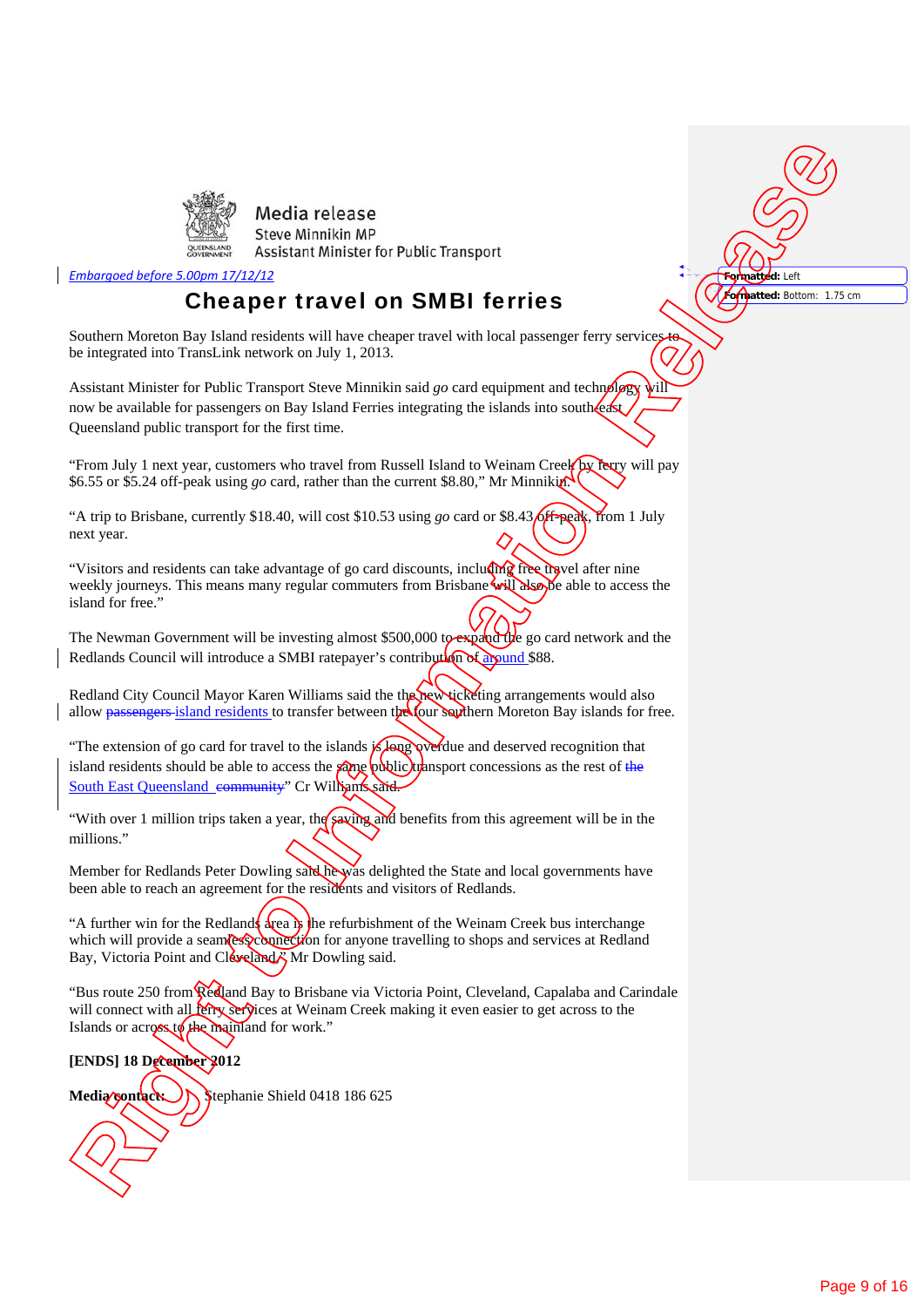# **MEDIA ALERT** The Southern Moreton Bay Islands (SMB) are being incorporated into Transporter Southern Moreton Bay Islands (SMB) are being incorporated into Transporter Southern more work<br>from July 1. With two weeks to ga, the councilism

# **Countdown to TransLink is** *go*

The Southern Moreton Bay Islands (SMBI) are being incorporated into Transbink's public transport network from July 1. With two weeks to go, the countdown to integration is well and truly on.

To celebrate the countdown, Redlands City Council and TransLink are teaming up to give away more than 3,500 *go* cards to islanders – so they are ready to *go* on the new network from July 1.

This is the first extension of the TransLink network since it was established in 2005.

More than one million trips are taken on SMBI ferries ea $\ell$ 

# **Media Opportunities:**

- Interview with Peter Dowling MP (Member for Redlands), Karen Williams (Redland City Council, Mayor) at Weinam Creek ferry terminal
- Vision of Macleay island residents at Countdown to TransLink' community event on Macleay Island
- Vision of TransLink Senior Network Officers (SNOs) and Customer Liaison Officers at the community event
- Vision onboard Bay Island Transit SMBI passenger ferry services

# **Where:**

- Weinam Creek ferry terminal, Banana Street, Redland Bay
- Macleay Island Community Hall, Macleay Island

# **When**: 10am, Friday, June 14

# **Contact:**

- Dom Costello (Media Officer, TransLink) 0417 184 553
- 



**TRANSLink**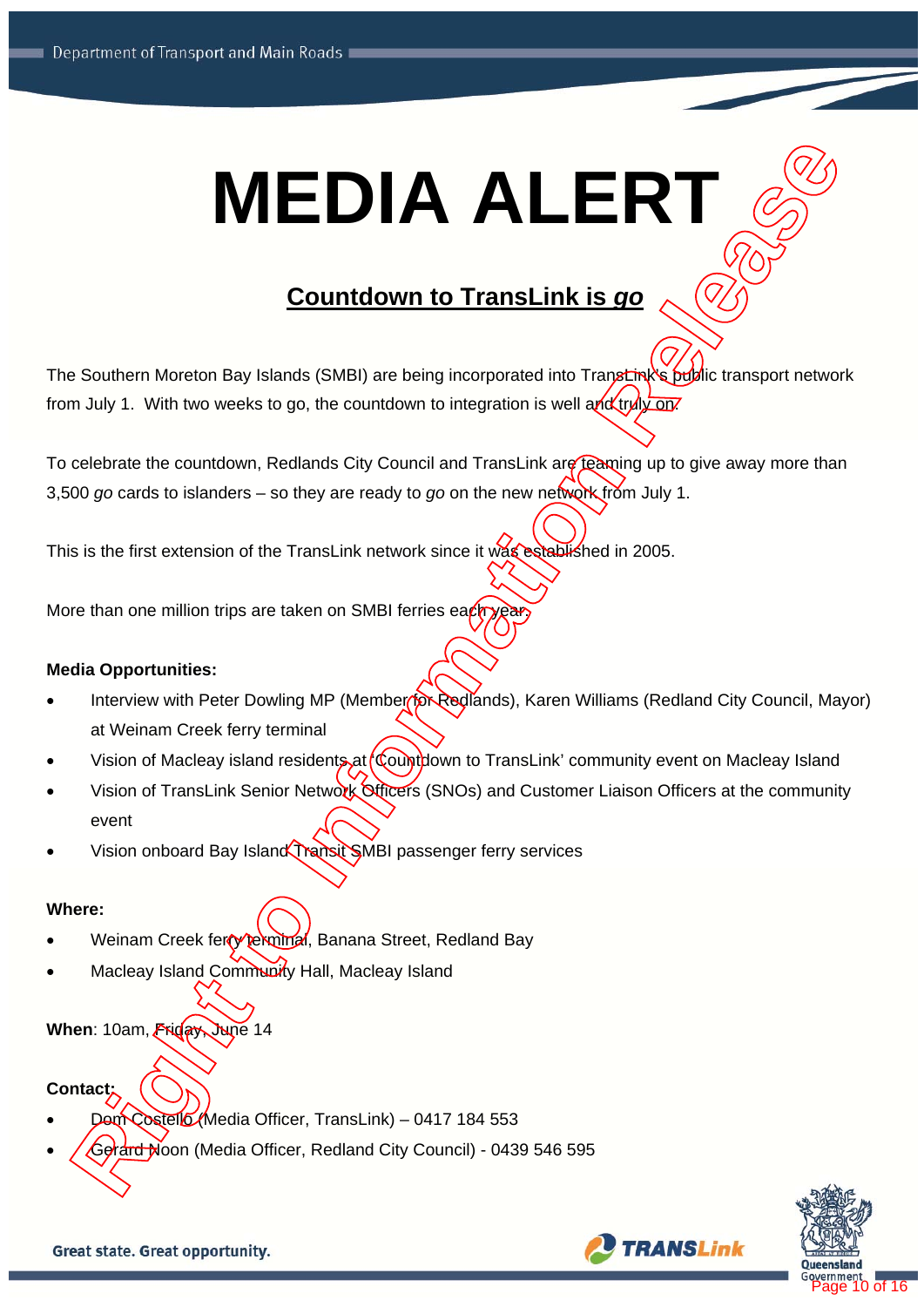# **MEDIA RUN SHEET**

# **SMBI 'Count down to TransLink' Community Event**

# **PLACES:**

- Weinam Creek ferry terminal, Banana Street, Redland Bay
- Macleay Island Community Hall, Macleay Island

# **PEOPLE:**

- Steve Minnikin MP (Assistant Minister for Public Transport)
- Peter Dowling MP (Member for Redlands)
- Cr Karen Williams (Mayor of Redland City Council)
- Gerard Noon (Media Officer, Redland City Council<sup>2</sup>/0439 546 595
- Bernard Houston (Communications, Redland City Council)
- Dom Costello (Media Officer, TransLink) **0417 184 553**
- Nick Miskinis (Project Officer, TransLink)
- 2 x Senior Network Officers (TransLink)
- 4 x Customer Liaison Officers (TransLink)

# **TIMES/ACTIONS:**

- **10:00 –** Arrive at Weinam Creek ferry terminal: P Dowling MP, Cr K Williams, G Noon and D Costello
- **10:00** News crew from Channel 10 arrive
- **10:15-11:00 Interview with news crew P Dowling MP and Cr K Williams**
- 11:00 P Dowling MP and Cr K Williams depart
- 11:30 11:48 SMBL ferry over to Community Event at Macleay Island
- **12:00 13:00** Opportunity for media to get vision of Community Event Redland City Council Officers, TransLink CLOs and SNOs talking with community members **14:00 – PHOTA RUN SHEET**<br> **14:00 – 14:00 – 14:00 – 14:00 – 14:00 – 14:00 – 14:00 – 14:00 – 14:00 – 14:00 – 14:00 – 14:00 – 14:00 – 14:00 – 14:00 – 14:00 – 14:00 – 14:00 – 14:00 – 14:00 – 14:00 – 14:00 – 14:00 – 14:00 – 14**
- **13:35 ← SMBI** ferry to Redland Bay
- 13:55 Arrive at Weinam Creek ferry terminal



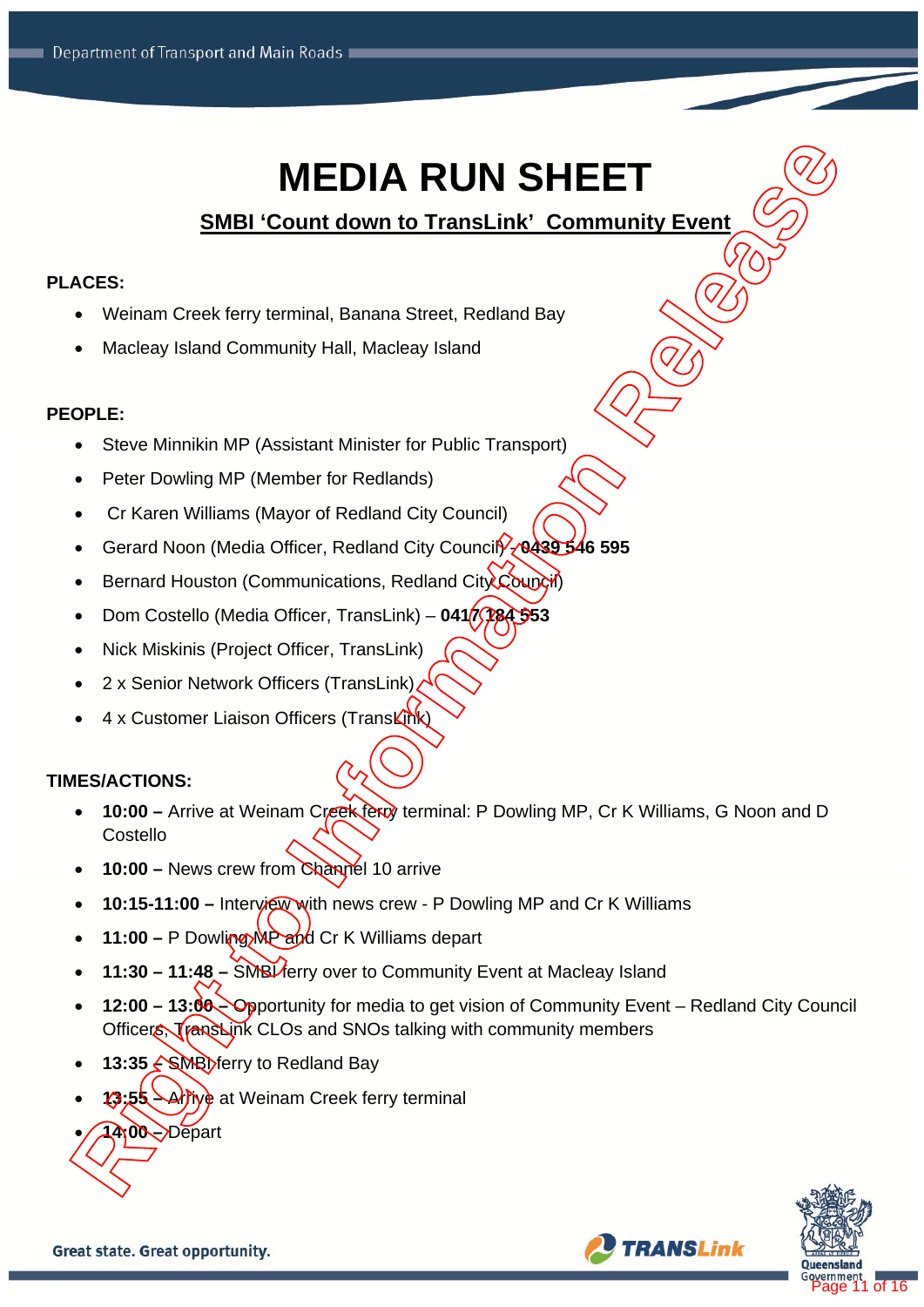# **Speaking points for Mayor Karen Williams Network Ten SMBI TransLink integration Friday 14 June 2013**

# **Background**

- Council negotiated with the state government over an extended period to secure TransLink services for the SMBIs to improve accessibility for residents
- Council voted in favour of the trial TransLink integration at a meeting Monday 17 December
- TransLink will commence operations on the Southern Moreton Bay Islands in  $\sqrt{wQ}$  and a half weeks (from 1 July)
- The *go* card service will be trialled for two-and-a-half years from 1 July 2013 until 1 January 2016
- The TransLink integration will provide an effective and efficient means of transport for both SMBI residents and visitors to the SMBIs
- An estimated 100,000 SMBI passenger ferry trips are taken  $\theta$ ash month, including 1750 return trips a day. In addition, there are a total of 10,000 bus trips through Weinam Creek each month using Translink.

# **Benefits of the TransLink integration**

- One of the greatest benefits is free travel for **island residents between the SMBI**, giving greater access to facilities, schools and services  $\frac{1}{4}$  me cost to the traveller
- This free inter island travel also delivers additional savings to commuters travelling to the mainland. It means commuters travelling from any of the SMBIs to Victoria Point will pay the same as they currently pay to travel from the SMBIs to Weinam Creek **Reference Counting Constrainers**<br> **Relation Counting Constrainers (Counting Constrainers (Counting Constrainers Counting Constrainers (Counting Constrainers Counting Constrainers (Counting Constrainers Counting Counting C** 
	- Linking the SMBI to the TransLink network will deliver huge savings in travel costs to islanders and deliver considerable social **benefits** through improved accessibility
	- Based on 2013 fares the potential annual savings on a variety of travel options for SMBI residents are as follows:
		- $\circ$  A working a dult commuting daily to work from SMBI to Cleveland: over \$2500 a year.
		- o A family of tour with one parent and both children commuting daily for work/school: almost \$7000
		- o A retired commuting twice a week to the mainland: more than \$800
		- o **A** single adult commuting to Brisbane will save more than \$7 per return-trip
	- *go* card travel will be at least 30% cheaper than the cost of a paper ticket, all travel is *fisee* after the ninth paid *go* card journey in a seven-day period and for seniors is free after the second paid *go* card journey in one day.

Islanders can save another 20% by opting for off-peak travel.

Residents will get not just savings on travel costs but better employment opportunities and access to facilities and services on the mainland or other islands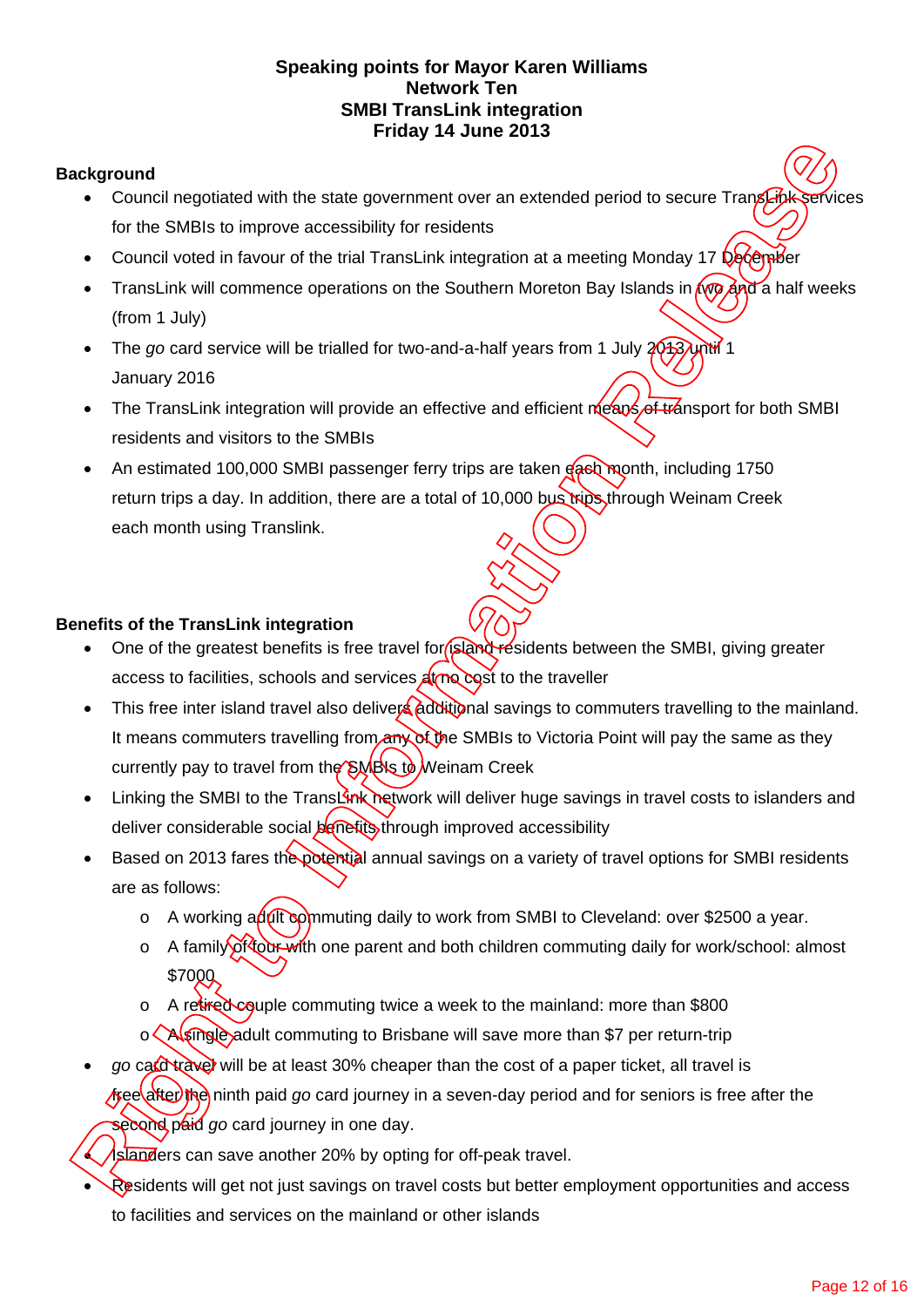# **TransLink integration countdown**

- In preparation for the TransLink integration two community information sessions will be held today (Friday 14 June) and tomorrow (Saturday 15 June)
	- Friday 14 June; Macleay Island community hall, 11am-1pm
	- Saturday 15 June; Russell Island Community Hall, 2pm-4pm
- At these sessions Council and TransLink will distribute 3,750 free *go* cards. These go cards have a value of \$10 and would also normally require a \$10 deposit, so this initiative equates to a \$75,000 saving for residents and enables them to get onto the TransLink services sooners
- Residents should bring their licence, pensioner card or concession authority so they can collect the card that best suits them
- A limit of one card per person applies
- These sessions will also provide valuable information about the TransLink integration including route selections and how to use *go* cards

# **Funding the TransLink integration**

- The original resolution passed by Council included an estimated SMBI ratepayer contribution of approximately \$88 towards the cost of the  $\frac{\text{seVose}}{n}$  2013-14. This was an estimate only
- As part of this year's budget discussions, Council is investigating ways to lesson any impact for residents and is confident that an outcome that takes into account the needs of the community will be reached as part of budget deliberations
- Any cost to ratepayers will be of the several times over by the savings the TransLink integration delivers to residents
- An adult will only have to travel to Cleveland once a month to save the \$88 levy originally estimated, however this levy may actually be less when the budget is handed down meaning the savings would be even greater
- For a senior or pensioner a fortnightly inter-island return trip and once per month mainland return journey to Victoria Point will save the originally estimated \$88 levy. There are further savings with the *go* card one, two, free for seniors and pensioners option. **Rights and for the Translank integration fivo community information sessions will be held<br>Top and tormurow (Statutes) is 6 using the Translation Continuity hall, 11am-1 pm<br>
<b>Rights 14** June Melasy Island community hall,

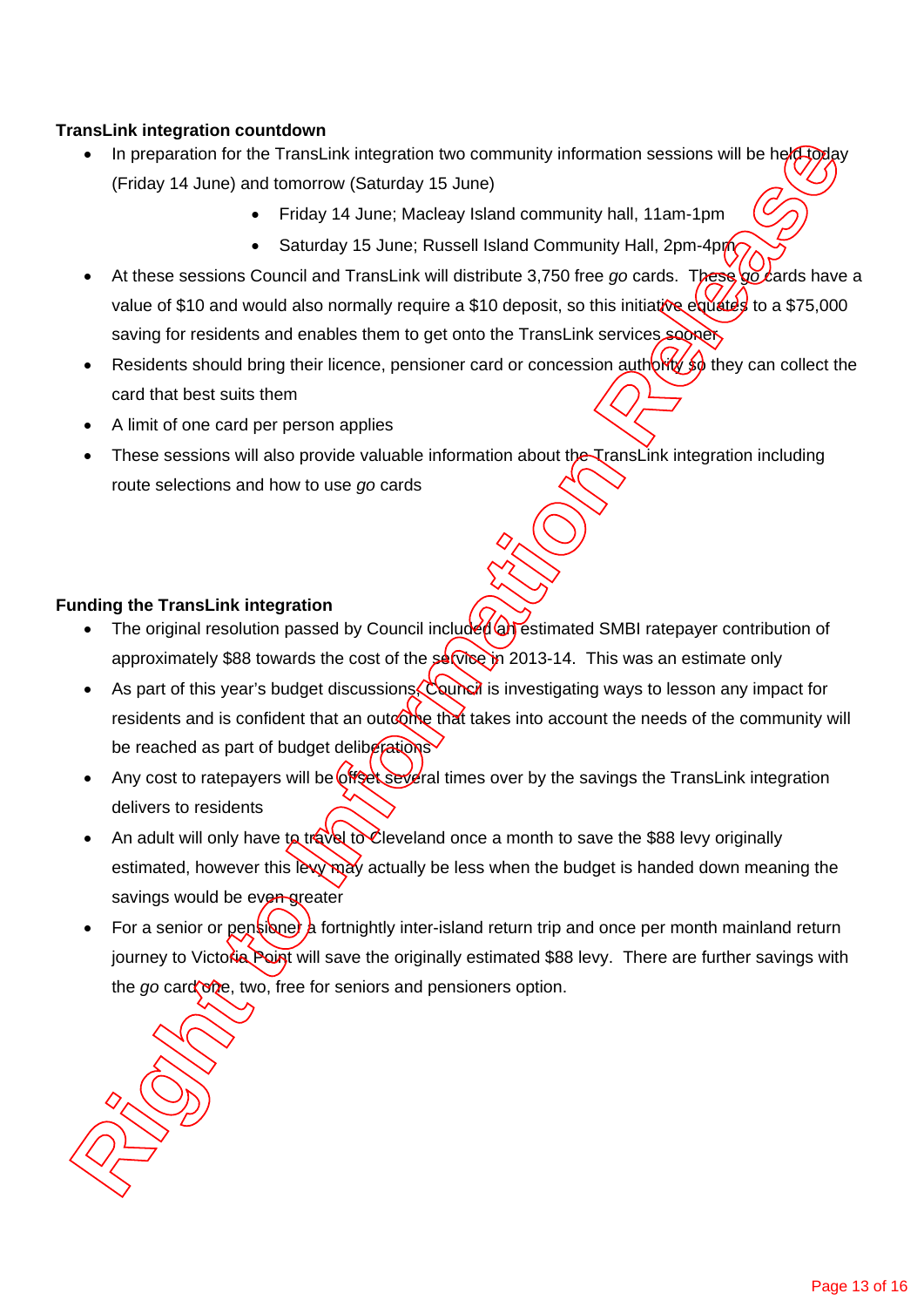# **Translink for SMBI information sessions**

| <b>Where</b>                                    | <b>When</b>               |  |
|-------------------------------------------------|---------------------------|--|
| <b>Russell Island</b>                           | <b>Monday 22 April</b>    |  |
| <b>Recreation Hall</b>                          | $10am - 2pm$              |  |
| 1 Alison Crescent, Russell Island               |                           |  |
| <b>Macleay Island</b>                           | <b>Tuesday 23 April</b>   |  |
| Macleay Island Progress Hall                    | $10am - 2pm$              |  |
| 2 Russell Terrace, Macleay Island               |                           |  |
| <b>Lamb Island</b>                              | <b>Wednesday 24 April</b> |  |
| Lamb Island Bowls and Recreation Club           | $10am - 2pm$              |  |
| Lucas Drive, Lamb Island                        |                           |  |
| Karragarra Island                               | <b>Friday 26 April</b>    |  |
| Karragarra Island Foreshore Park Near the jetty | $11am - 1pm$              |  |
| Karragarra Island                               |                           |  |
| <b>Macleay Island</b>                           | Saturday 27 April         |  |
| Macleay Island Progress Hall                    | 10am - 12pm               |  |
| 2 Russell Terrace, Macleay Island               |                           |  |
| <b>Russell Island</b>                           | <b>Saturday 27 April</b>  |  |
| <b>Recreation Hall</b>                          | $20m - 4pm$               |  |
| 1 Alison Crescent, Russell Island               |                           |  |
| <b>CONSTRUCTION</b>                             |                           |  |
|                                                 |                           |  |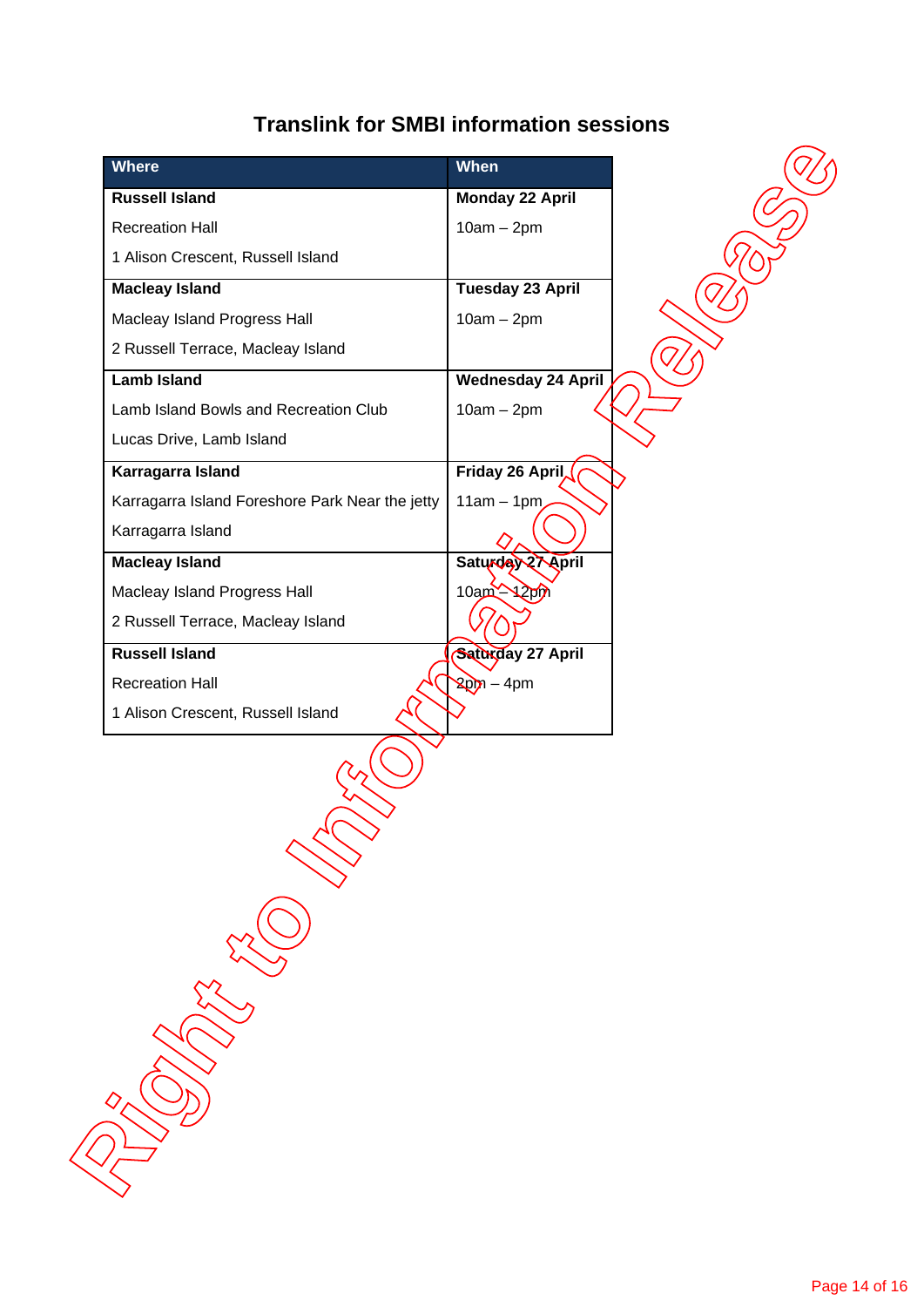